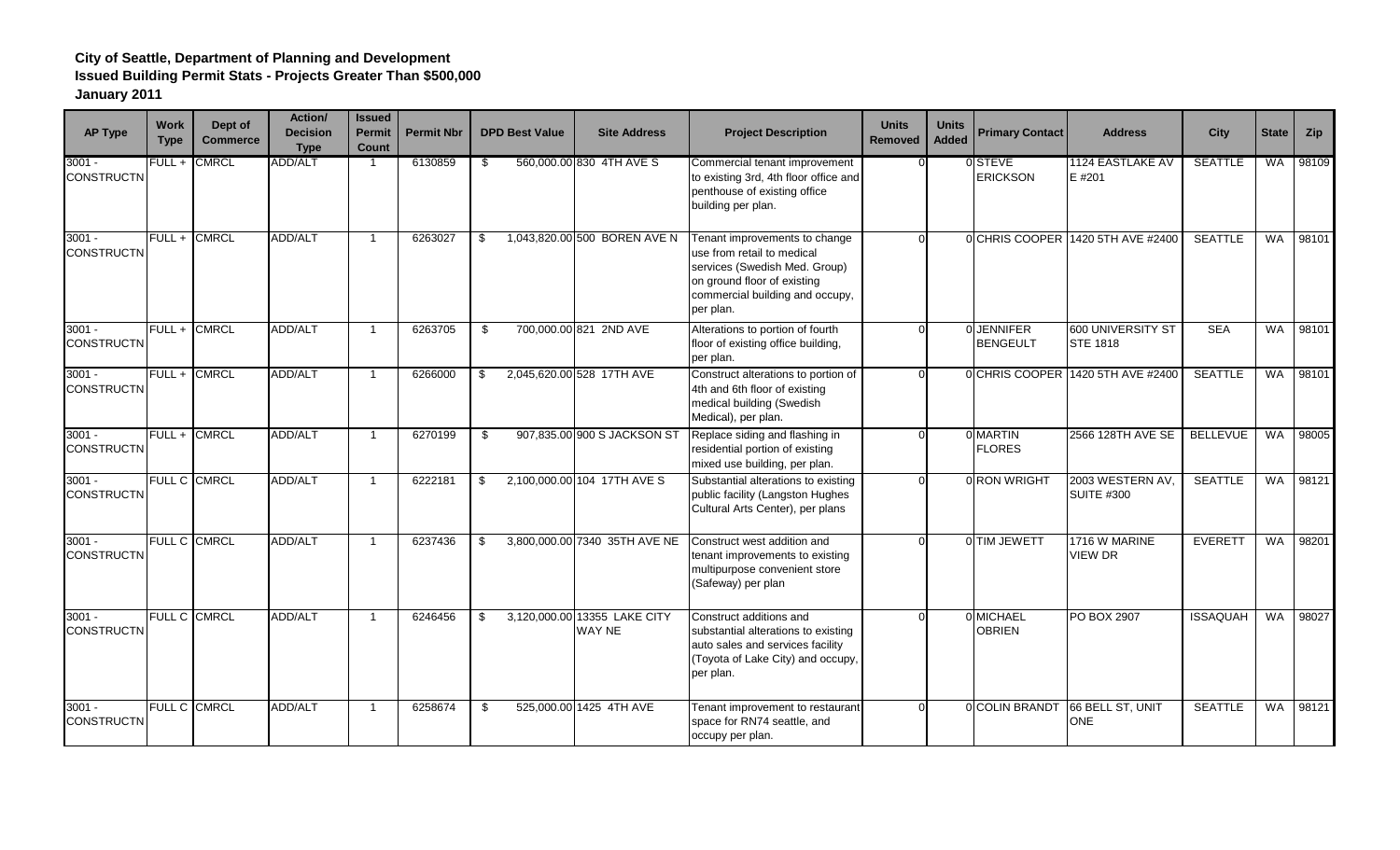| <b>AP Type</b>                     | <b>Work</b><br><b>Type</b> | Dept of<br><b>Commerce</b> | Action/<br><b>Decision</b><br><b>Type</b> | <b>Issued</b><br><b>Permit</b><br><b>Count</b> | <b>Permit Nbr</b> | <b>DPD Best Value</b>  | <b>Site Address</b>                    | <b>Project Description</b>                                                                                                                                                                                                                                      | <b>Units</b><br><b>Removed</b> | <b>Units</b><br><b>Added</b> | <b>Primary Contact</b>                                            | <b>Address</b>                 | <b>City</b>                 | <b>State</b> | Zip   |
|------------------------------------|----------------------------|----------------------------|-------------------------------------------|------------------------------------------------|-------------------|------------------------|----------------------------------------|-----------------------------------------------------------------------------------------------------------------------------------------------------------------------------------------------------------------------------------------------------------------|--------------------------------|------------------------------|-------------------------------------------------------------------|--------------------------------|-----------------------------|--------------|-------|
| $3001 -$<br><b>CONSTRUCTN</b>      |                            | FULL C CMRCL               | ADD/ALT                                   | $\overline{1}$                                 | 6261363           | \$                     | 2,400,000.00 1301 2ND AVE              | Main lobby interior alterations &<br>re-finish, per plan                                                                                                                                                                                                        |                                |                              | 0 MISTY BAIRD                                                     | 1215 4TH AVE STE<br>1101       | <b>SEATTLE</b>              | WA           | 98101 |
| $3001 -$<br><b>CONSTRUCTN</b>      | <b>FULL C INST</b>         |                            | ADD/ALT                                   | $\overline{1}$                                 | 6221964           | \$                     | 890,000.00 6846 OSWEGO PL<br><b>NE</b> | <b>Construct Substantial Alteration</b><br>to historic Fire Station #16, and<br>occupy per plan.                                                                                                                                                                |                                |                              | 0 WILLIAM<br><b>SCALES</b>                                        | 100 NE NORTHLAKE<br><b>WAY</b> | <b>SEATTLE</b>              | <b>WA</b>    | 98105 |
| $3001 -$<br><b>CONSTRUCTN</b>      | FULL C INST                |                            | <b>ADD/ALT</b>                            | $\overline{1}$                                 | 6239028           | \$                     |                                        | 18,700,000.00 1705 NE PACIFIC ST Phase V of V (architectural<br>completion through 8th floor)<br>Expansion/new addition to the<br>university of washington medical<br>center. Addition will tie into the<br>existing facility and occupy per<br>plan            |                                |                              | <b>IGOL</b><br>PATTERSON-<br><b>O'HARE</b>                        | 26456 MARINE VIEW<br>DR S      | <b>DES</b><br><b>MOINES</b> | WA           | 98198 |
| <b>COMMERCIAL ADD/ALT</b>          |                            |                            |                                           | $\overline{12}$                                |                   | 36,792,275.00          |                                        |                                                                                                                                                                                                                                                                 | $\overline{0}$                 | 0                            |                                                                   |                                |                             |              |       |
| $3003 -$<br><b>BLANKET</b>         |                            | FULL C CMRCL               | <b>CHILD</b>                              | $\overline{1}$                                 | 6270200           | - \$                   | 6,920,400.00 1101 MADISON ST           | <b>Blanket Permit for interior non-</b><br>structural alterations to the 2nd<br>floor. For SWEDISH MEDICAL<br>CENTER, per plans.                                                                                                                                |                                |                              | 0BRAD<br><b>HINTHORNE</b>                                         | 810 3RD AVENUE<br>#220         | <b>SEATTLE</b>              | <b>WA</b>    | 98104 |
| <b>BLANKET TENNANT IMPROVEMENT</b> |                            |                            |                                           | $\mathbf{1}$                                   |                   | 6,920,400.00<br>- \$   |                                        |                                                                                                                                                                                                                                                                 | 0l                             | $\Omega$                     |                                                                   |                                |                             |              |       |
| $1004 -$<br><b>MECHANICAL</b>      |                            | FULL C CMRCL               | <b>MECHANICAL</b>                         | $\overline{1}$                                 | 6266287           | -S                     | 751,929.00 6727 RAINIER AVE<br>IS      | CHANGE OUT AND INSTALL<br><b>FURNACE AND WATER</b><br><b>HEATER WITH NEW</b><br><b>COMBINATION BOILER/WATER</b><br>HEATER AND HOT WATER,<br>PER PLAN                                                                                                            |                                |                              | 0 DAVE HAWKES<br><b>OLSON</b><br><b>ENERGY</b><br><b>SERVICES</b> | 4415 LEARY WAY<br><b>NW</b>    | <b>SEATTLE</b>              | WA           | 98107 |
| <b>MECHANICAL ONLY</b>             |                            |                            |                                           | $\mathbf{1}$                                   |                   | 751,929.00<br><b>S</b> |                                        |                                                                                                                                                                                                                                                                 | $\mathbf{0}$                   | 0 <sup>l</sup>               |                                                                   |                                |                             |              |       |
| $3001 -$<br><b>CONSTRUCTN</b>      |                            | <b>FULL C CMRCL</b>        | <b>NEW</b>                                | -1                                             | 6153386           | - \$                   | SW                                     | 10,915,539.00 2328 HARBOR AVE Establish use for office, retail, and<br>restaurant and construct a mixed<br>use structure (north tower), per<br>plan. No occupancy for assembly<br>spaces this permit. (Processing<br>and review for 2 A/Ps under<br>#6153386).; |                                |                              | 0 AARON<br><b>SCHAEFER</b>                                        | 911 WESTERN AVE<br>#406        | <b>SEATTLE</b>              | <b>WA</b>    | 98104 |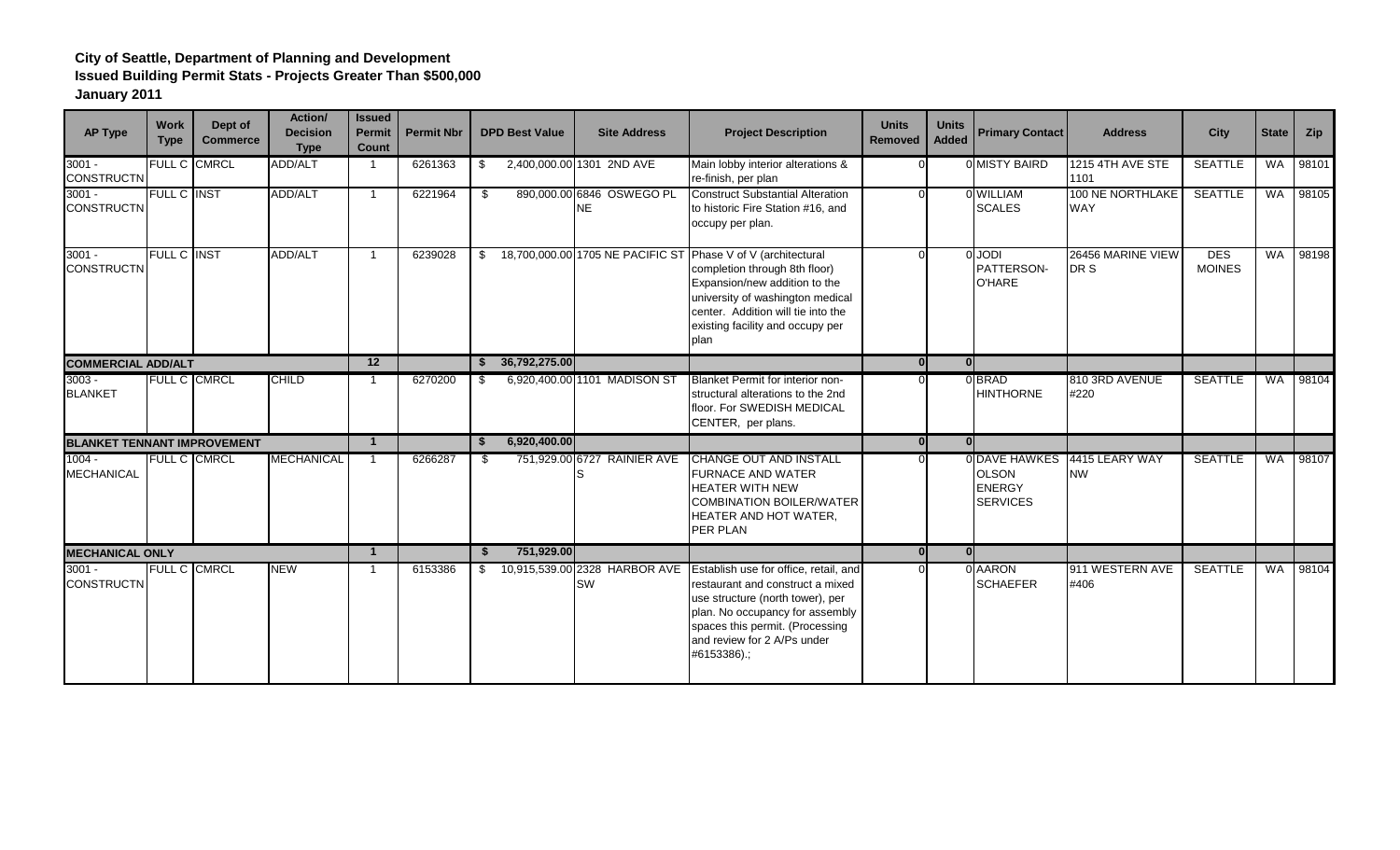| <b>AP Type</b>                | <b>Work</b><br><b>Type</b> | Dept of<br><b>Commerce</b> | Action/<br><b>Decision</b><br><b>Type</b> | <b>Issued</b><br><b>Permit</b><br><b>Count</b> | <b>Permit Nbr</b> | <b>DPD Best Value</b> | <b>Site Address</b>                                         | <b>Project Description</b>                                                                                                                                                                                             | <b>Units</b><br>Removed | <b>Units</b><br><b>Added</b> | <b>Primary Contact</b>                     | <b>Address</b>            | <b>City</b>                 | <b>State</b> | Zip   |
|-------------------------------|----------------------------|----------------------------|-------------------------------------------|------------------------------------------------|-------------------|-----------------------|-------------------------------------------------------------|------------------------------------------------------------------------------------------------------------------------------------------------------------------------------------------------------------------------|-------------------------|------------------------------|--------------------------------------------|---------------------------|-----------------------------|--------------|-------|
| $3001 -$<br><b>CONSTRUCTN</b> | FULL C CMRCL               |                            | <b>NEW</b>                                | $\overline{1}$                                 | 6162970           | \$                    | 5,009,579.00 2328 HARBOR AVE<br><b>SW</b>                   | Establish use for retail and<br>restaurant and construct a mixed<br>use structure (south tower), per<br>plan. No occupancy for assembly<br>spaces this permit. (Processing<br>and review for 2 A/Ps under<br>#6153386) |                         |                              | 0 JEFF BATES                               | 911 WESTERN AVE           | SEATTLE                     | WA           | 98104 |
| $3001 -$<br><b>CONSTRUCTN</b> | FULL C CMRCL               |                            | NEW                                       | $\overline{1}$                                 | 6217572           | -\$                   | 4,639,000.00 207 BOREN AVE N                                | Phase I of II, for construction of a<br>mixed use building (retail/office),<br>Shoring and Excavation,<br>(including temporary access<br>bridge) per plan.                                                             |                         |                              | <b>IQOL</b><br>PATTERSON-<br><b>O'HARE</b> | 26456 MARINE VIEW<br>DR S | <b>DES</b><br><b>MOINES</b> | <b>WA</b>    | 98198 |
| $3001 -$<br><b>CONSTRUCTN</b> | FULL C CMRCL               |                            | <b>NEW</b>                                | $\overline{1}$                                 | 6238704           | -\$                   | 5,550,000.00 1919 NE PACIFIC PL                             | Construct Pedestrian bridge on<br>south sides of N.E. Pacific PI<br>N.E., per plans (three AP's to<br>construct light rail station and<br>pedestrian bridge routed and<br>reviewed under AP 6238706).                  |                         |                              | 0 KYM WILLIAMS                             | 401 S JACKSON ST          | <b>SEATTLE</b>              | <b>WA</b>    | 98104 |
| $3001 -$<br><b>CONSTRUCTN</b> | FULL C CMRCL               |                            | <b>NEW</b>                                | $\overline{\mathbf{1}}$                        | 6238706           | \$                    | 98,000,000.00 3720 MONTLAKE<br><b>BLVD NE</b>               | Construct UW light rail station<br>and occupy, per plan.(three AP's<br>to construct elevated light rail<br>station and pedestrian bridge<br>routed and reviewed under AP<br>6238706).                                  |                         |                              | 0 KYM WILLIAMS                             | 401 S JACKSON ST          | SEATTLE                     | WA           | 98104 |
| $3001 -$<br><b>CONSTRUCTN</b> | FULL C CMRCL               |                            | <b>NEW</b>                                | - 1                                            | 6254759           | \$                    | 13,433,980.00 130 S KENYON ST                               | Phased project: Construction of<br>the South Transfer Station and<br>occupy, per plans                                                                                                                                 |                         |                              | <b>OHENRY</b><br><b>FRIEDMAN</b>           | PO BOX 34018              | <b>SEATTLE</b>              | <b>WA</b>    | 98124 |
| $3001 -$<br><b>CONSTRUCTN</b> | $FULL +$                   | <b>INST</b>                | NEW                                       | $\overline{1}$                                 | 6265901           | -S                    | 900,000.00 4051 GEORGE<br><b>WASHINGTON LN</b><br><b>NE</b> | Construct new cooling tower<br>upgrade for Henry Art Gallery on<br>University of Washington campus<br>at grade level above existing<br>parking garage, per plan.                                                       |                         |                              | 0 JON O'HARE                               | 26456 MARINE VIEW<br>DR S | <b>DES</b><br><b>MOINES</b> | <b>WA</b>    | 98198 |